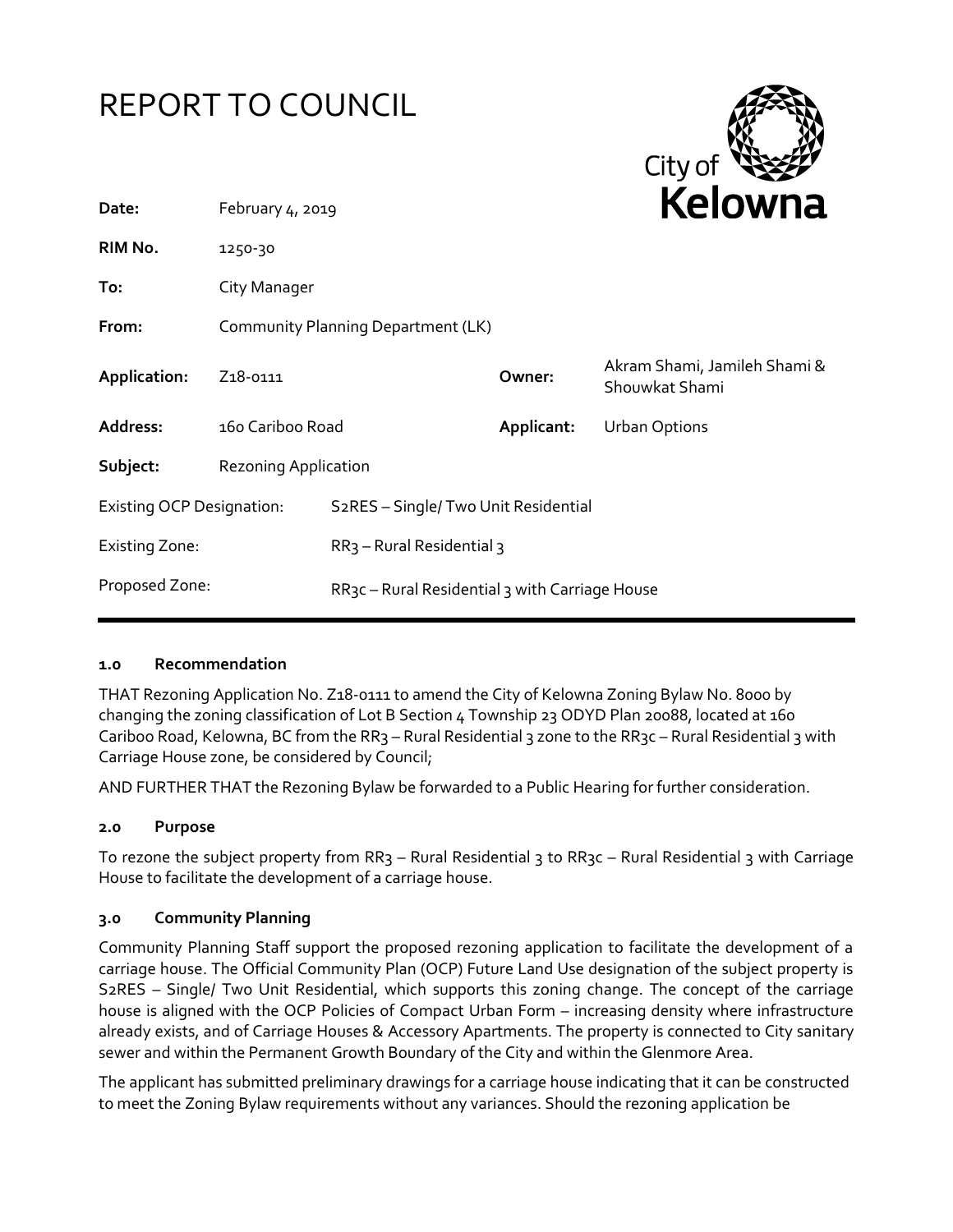supported by Council, a Heritage Alteration Permit would be required and reviewed and approved by Community Planning Managers.

The applicant has confirmed the completion of public notification in accordance with Council Policy No. 367.

# **4.0 Proposal**

## 4.1 Project Description

The applicant has submitted conceptual drawings siting the carriage house on the property. The proposal indicates the 1-1/2 storey carriage house can be developed to meet all of the Zoning Bylaw Regulations without any variances.

The conceptual 1-1/2 storey carriage house design has a gable roof form with a single car garage. The building finishes will be complementary to match the existing dwelling on site. As this is a laneless parcel, access to the rear of the parcel is provided from the existing driveway.

## 4.2 Site Context

### **Subject Property Map:**



### **5.0 Current Development Policies**

5.1 Kelowna Official Community Plan (OCP)

# **Development Process**

**Compact Urban Form.**<sup>1</sup> Develop a compact urban form that maximizes the use of existing infrastructure and contributes to energy efficient settlement patterns. This will be done by increasing densities (approximately 75 - 100 people and/or jobs located within a 400 metre walking distance of transit stops is required to support the level of transit service) through development, conversion, and re-development

<sup>-</sup><sup>1</sup> City of Kelowna Official Community Plan, Policy 5.2.3 (Development Process Chapter).